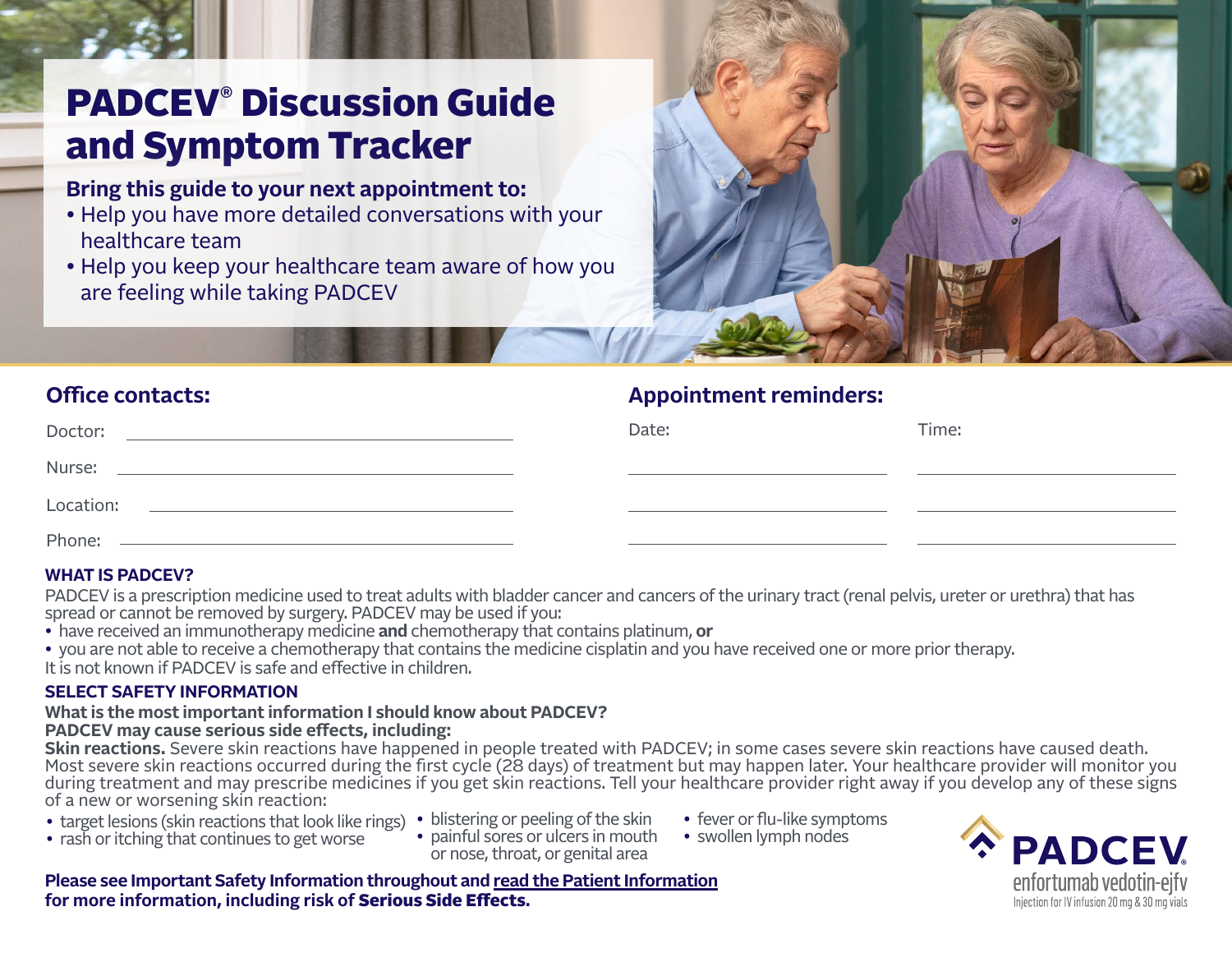# <span id="page-1-0"></span>**IMPORTANT SAFETY INFORMATION**

**What is the most important information I should know about PADCEV® ? PADCEV may cause serious side effects, including:**

**Skin reactions.** Severe skin reactions have happened in people treated with PADCEV; in some cases severe skin reactions have caused death. Most severe skin reactions occurred during the first cycle (28 days) of treatment but may happen later. Your healthcare provider will monitor you during treatment and may prescribe medicines if you get skin reactions. Tell your healthcare provider right away if you develop any of these signs of a new or worsening skin reaction:

- target lesions (skin reactions that look like rings)
- rash or itching that continues to get worse
- blistering or peeling of the skin
- painful sores or ulcers in mouth or nose, throat, or genital area
- fever or flu-like symptoms
- swollen lymph nodes

See **"What are the possible side effects of PADCEV?"** for more information about side effects.

# **WHAT IS PADCEV?**

PADCEV is a prescription medicine used to treat adults with bladder cancer and cancers of the urinary tract (renal pelvis, ureter or urethra) that has spread or cannot be removed by surgery. PADCEV may be used if you:

- have received an immunotherapy medicine **and** chemotherapy that contains platinum, **or**
- you are not able to receive a chemotherapy that contains the medicine cisplatin and you have received one or more prior therapy.

It is not known if PADCEV is safe and effective in children.



**Before receiving PADCEV, tell your healthcare provider about all ULP** of your medical conditions, including if you:

- are currently experiencing numbness or tingling in your hands or feet
- have a history of high blood sugar or diabetes
- have liver problems
- are pregnant or plan to become pregnant. PADCEV can harm your unborn baby. Tell your healthcare provider right away if you become pregnant or think you may be pregnant during treatment with PADCEV
- are breastfeeding or plan to breastfeed. It is not known if PADCEV passes into your breast milk. Do not breastfeed during treatment and for at least 3 weeks after the last dose of PADCEV

# **Females who are able to become pregnant:**

- Your healthcare provider should do a pregnancy test before you start treatment with PADCEV.
- You should use an effective method of birth control during your treatment and for at least 2 months after the last dose of PADCEV.

# **Males with a female sexual partner who is able to become pregnant:**

- If your female partner is pregnant, PADCEV can harm the unborn baby.
	- You should use an effective method of birth control during your treatment and for at least 4 months after the last dose of PADCEV.

# **Tell your healthcare provider about all the medicines you take,**

including prescription and over-the-counter medicines, vitamins, and herbal supplements. Taking PADCEV with certain other medicines may cause side effects.

# **How will I receive PADCEV?**

- PADCEV will be given to you by intravenous (IV) infusion into your vein over 30 minutes.
- You will receive your PADCEV over periods of time called cycles. **–** Each PADCEV cycle is 28 days.
	- **–** You will receive PADCEV on days 1, 8 and 15 of every cycle.
- Your healthcare provider will decide how many treatment cycles you need.
- Your healthcare provider may do blood tests regularly during treatment with PADCEV.

# **What are the possible side effects of PADCEV?**

# **PADCEV may cause serious side effects including:**

- **• Skin Reactions.** See **"Skin Reactions"** above for more information.
- **• High Blood Sugar (hyperglycemia).** You can develop high blood sugar during treatment with PADCEV. High blood sugar, a serious condition called diabetic ketoacidosis (DKA), and death have happened in people with and without diabetes who were treated with PADCEV. Tell your healthcare provider right away if you have any symptoms of high blood sugar, including: frequent urination, increased thirst, blurred vision, confusion, it becomes harder to control your blood sugar, drowsiness, loss of appetite, fruity smell on your breath, nausea, vomiting, or stomach pain.

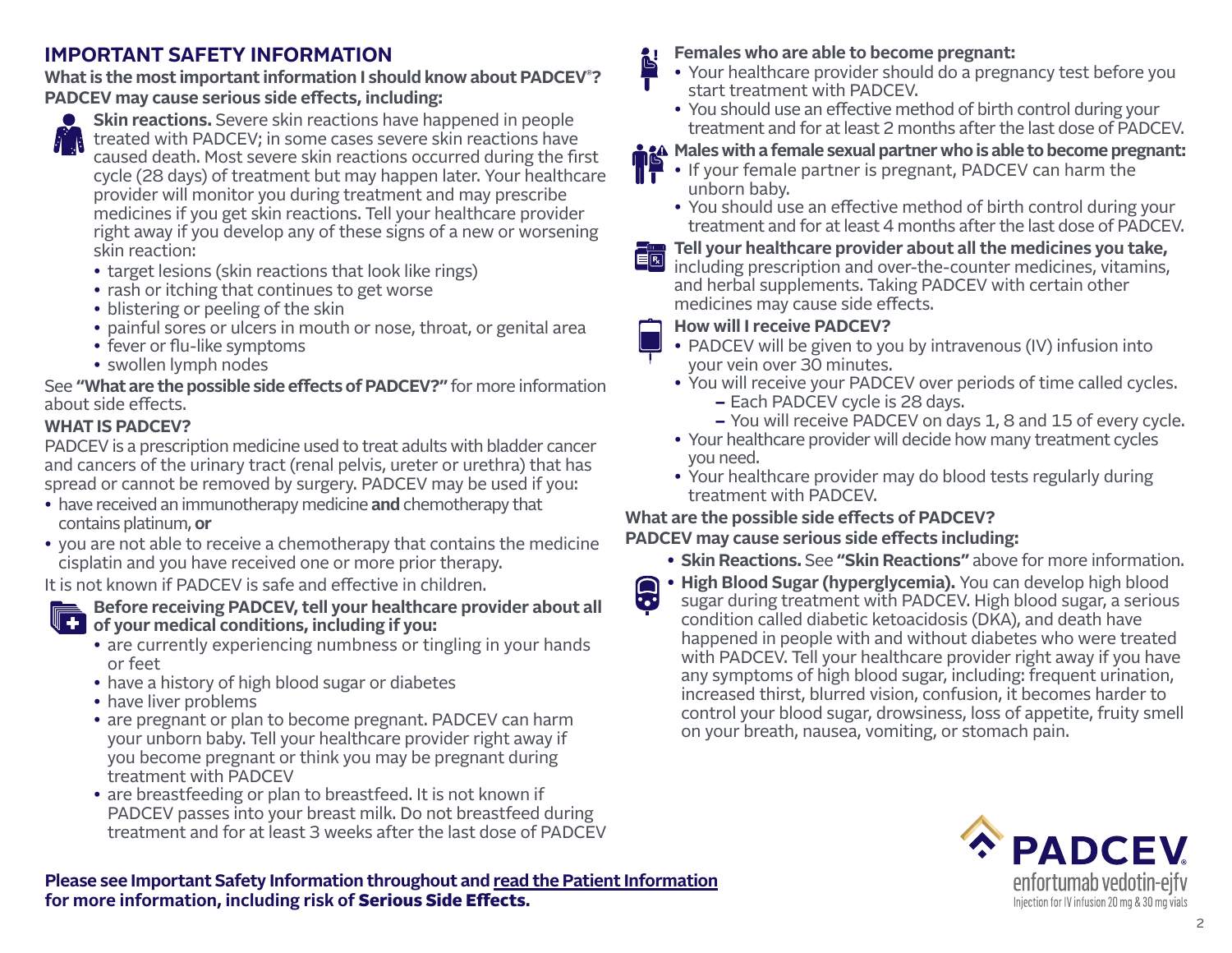# <span id="page-2-0"></span>**IMPORTANT SAFETY INFORMATION (CONT'D)**

**•• Lung problems.** PADCEV® may cause severe or life-threatening<br>inflammation of the lungs that inflammation of the lungs that can lead to death. Tell your healthcare provider right away if you get new or worsening symptoms, including trouble breathing, shortness of breath, or cough.



**• Eye problems.** You can develop certain eye problems during treatment with PADCEV. Tell your healthcare provider right away if you have dry eyes, blurred vision, or any vision changes. You may use artificial tear substitutes to help prevent or treat dry eyes.

**• Leakage of PADCEV out of your vein into the tissues around your infusion site (extravasation).** If PADCEV leaks from the injection site or the vein into the nearby skin and tissues, it could cause an infusion site reaction. These reactions can happen right after you receive an infusion, but sometimes may happen days after your infusion. Tell your healthcare provider or get medical help right away if you notice any redness, swelling, itching, or discomfort at the infusion site. **!**

#### **The most common side effects of PADCEV include:**

- skin rash
- changes in liver and kidney function tests
- increased sugar (glucose) in the blood
- tiredness
- numbness or tingling in your hands or feet, or muscle weakness
- decreased white blood cell, red blood cell, and platelet counts
- hair loss
- decreased appetite
- diarrhea
- decreased sodium, phosphate and protein (albumin) in the blood
- nausea
- itching
- change in sense of taste
- increased uric acid in the blood
- increased lipase (a blood test done to check your pancreas)
- decreased weight
- dry skin

**[Please see Important Safety Information throughout and read the Patient Information](#page-3-0) for more information, including risk of** Serious Side Effects**.**

If you have certain side effects, your healthcare provider may decrease your dose or stop your treatment with PADCEV for a period of time (temporarily) or completely.

PADCEV may cause fertility problems in males, which may affect the ability to father children. Talk to your healthcare provider if you have concerns about fertility.

These are not all the possible side effects of PADCEV.



Call your doctor for medical advice about side effects. You may report side effects to the FDA at 1-800-FDA-1088 or [www.fda.gov/medwatch.](http://www.fda.gov/medwatch)

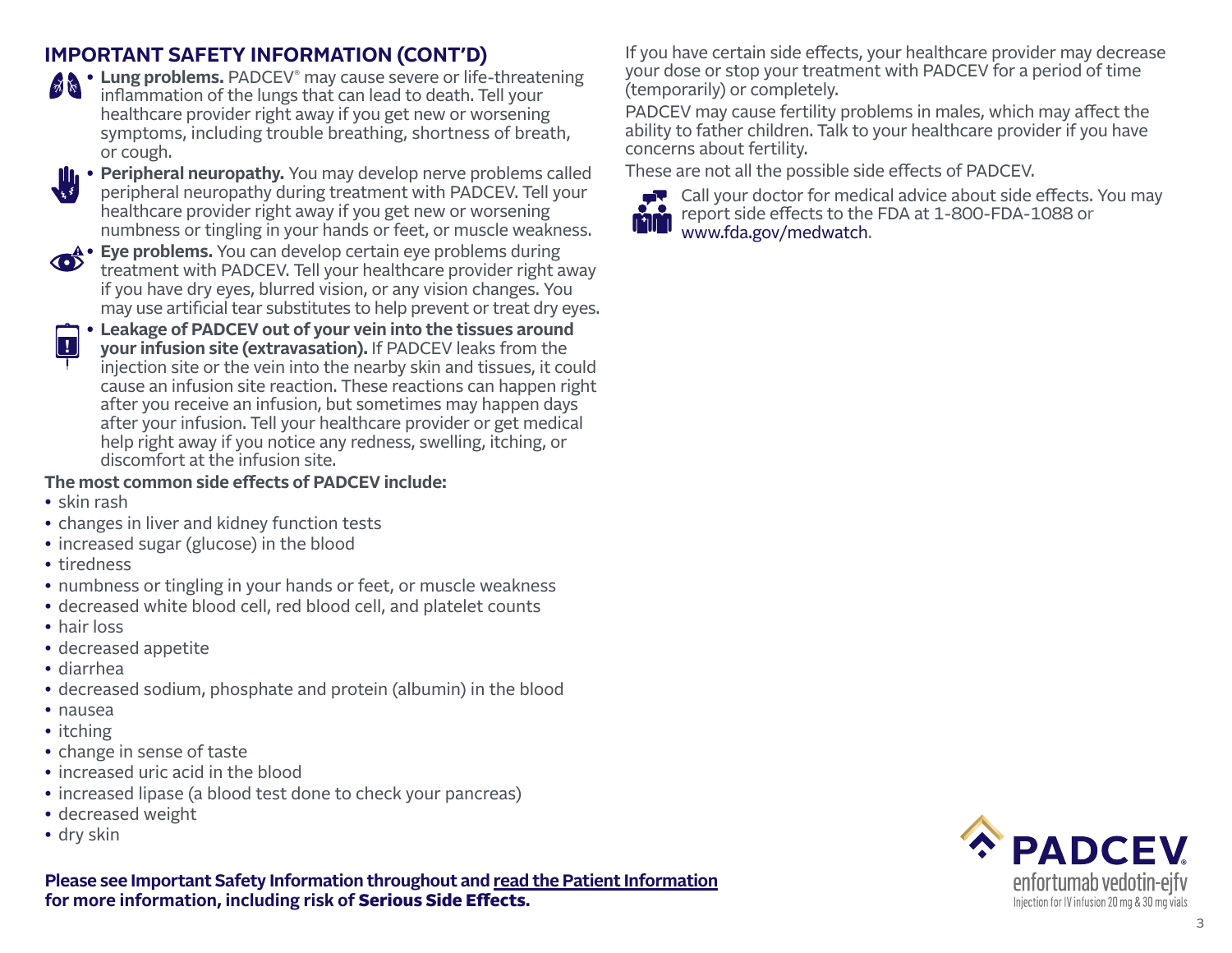# <span id="page-3-0"></span>Discussing PADCEV® with your healthcare team

**[Starting a new treatment can come with questions. Use the sample questions below to start the PADCEV conversation with your healthcare](#page-4-0)  team and help you get the information you need.** 

How is PADCEV different from other treatments I have tried?

How many times a month will I need to go to the [clinic, infusion center, or doctor's office] for my PADCEV treatment?

How will I know if PADCEV is working for me?

How will PADCEV affect my daily life?

**Caregiver corner**



#### **ASK FOR HELP**

Treatment may get difficult sometimes. The Patient Connect Program, part of PADCEV Support Solutions<sup>SM</sup>, may be able to provide resources to help.<sup>1</sup> See the back cover for PADCEV Support Solutions contact information.

Is there someone I can talk to for emotional support, or are there support groups I can join?

1Support is provided through third-party organizations that operate independently and are not controlled or endorsed by Astellas or Seagen. Availability of support and eligibility requirements are determined by these organizations.

Is there a website or other materials where I can learn more about PADCEV, metastatic bladder cancer, and supporting my loved one through treatment?

Is there financial support that you can connect us with?

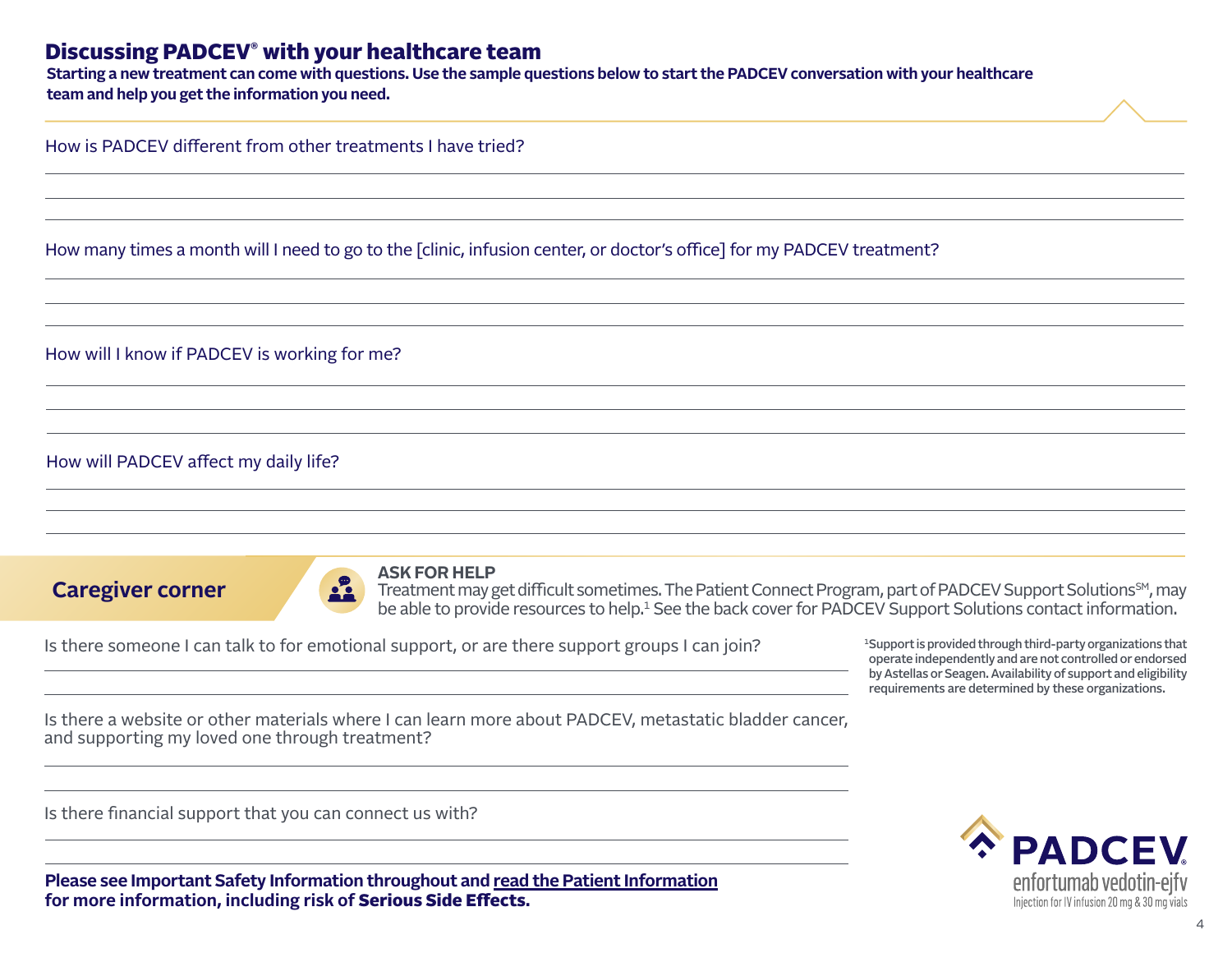# <span id="page-4-0"></span>Discussing possible PADCEV® side effects with your healthcare team

**Use the below sample questions to discuss the possible side effects of treatment with PADCEV.**

What are the possible side effects I may experience while using PADCEV?

When should I call the doctor if I experience a side effect?

When do side effects usually occur? Do some side effects occur earlier than others?

**Use this space to write any additional notes or questions you may have.**



**[These are not all of the possible side effects of PADCEV. For more information, see page 2 and talk to your healthcare team.](#page-5-0)**



**Visit** [PADCEV.com](http://PADCEV.com) **for more information about your treatment and for additional resources to download or print.**

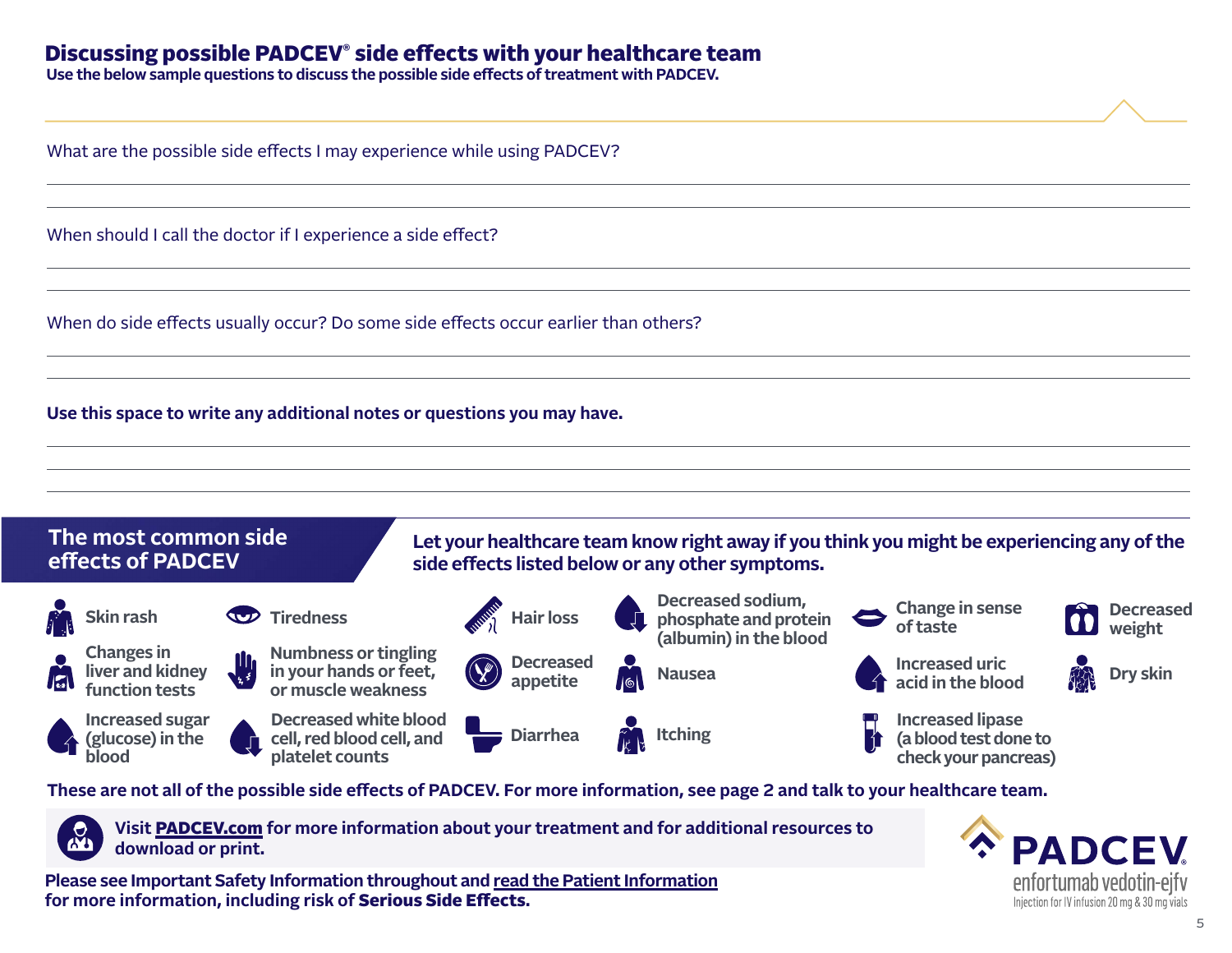# <span id="page-5-0"></span>Tracking your symptoms

[It's important to keep your healthcare team aware of how you're feeling. The earlier you let your healthcare team know, the more they'll be able](#page-6-0)  to help you. Use the table below to track any symptoms you might be experiencing while taking PADCEV® .

#### **For each day you experience a symptom, write the number that represents the degree of the symptom:**



**3** Uncomfortable, unable to do some activities

**4** Very uncomfortable, hard to do any activities



to do any activities

| <b>CYCLE:</b>                                                                             | Week of: |                  |                  |                |  | Week of: |  |  |                          |  |  |                  | Week of: |                |   |  |  | Week of: |  |  |  |  |  |
|-------------------------------------------------------------------------------------------|----------|------------------|------------------|----------------|--|----------|--|--|--------------------------|--|--|------------------|----------|----------------|---|--|--|----------|--|--|--|--|--|
| List the symptoms that you are experiencing below SMTWTFSSSMTUWTVTESSMTUWTFSSMTWTFSSMTWTF |          |                  |                  |                |  |          |  |  |                          |  |  |                  |          |                |   |  |  |          |  |  |  |  |  |
| Example: Feeling tired                                                                    |          | $\boldsymbol{2}$ | $\boldsymbol{2}$ | $\overline{3}$ |  |          |  |  | $\overline{\mathcal{L}}$ |  |  | $\boldsymbol{2}$ |          | $\mathfrak{L}$ | 2 |  |  |          |  |  |  |  |  |
|                                                                                           |          |                  |                  |                |  |          |  |  |                          |  |  |                  |          |                |   |  |  |          |  |  |  |  |  |
|                                                                                           |          |                  |                  |                |  |          |  |  |                          |  |  |                  |          |                |   |  |  |          |  |  |  |  |  |
|                                                                                           |          |                  |                  |                |  |          |  |  |                          |  |  |                  |          |                |   |  |  |          |  |  |  |  |  |
|                                                                                           |          |                  |                  |                |  |          |  |  |                          |  |  |                  |          |                |   |  |  |          |  |  |  |  |  |
|                                                                                           |          |                  |                  |                |  |          |  |  |                          |  |  |                  |          |                |   |  |  |          |  |  |  |  |  |
|                                                                                           |          |                  |                  |                |  |          |  |  |                          |  |  |                  |          |                |   |  |  |          |  |  |  |  |  |



REMINDER: **PADCEV is given on days 1, 8, and 15 of a 28-day treatment cycle.** 

NOTE: **Print additional copies of this page to continue tracking your symptoms each week up until your next appointment.**



**If you experience certain side effects, your healthcare team may decrease your dose or stop your treatment with PADCEV for a period of time (temporarily) until symptoms improve or resolve completely.**

**Call your healthcare team right away if you experience side effects. You may report side effects to the FDA at 1-800-FDA-1088 o[r www.fda.gov/medwatch.](http://www.fda.gov/medwatch)**



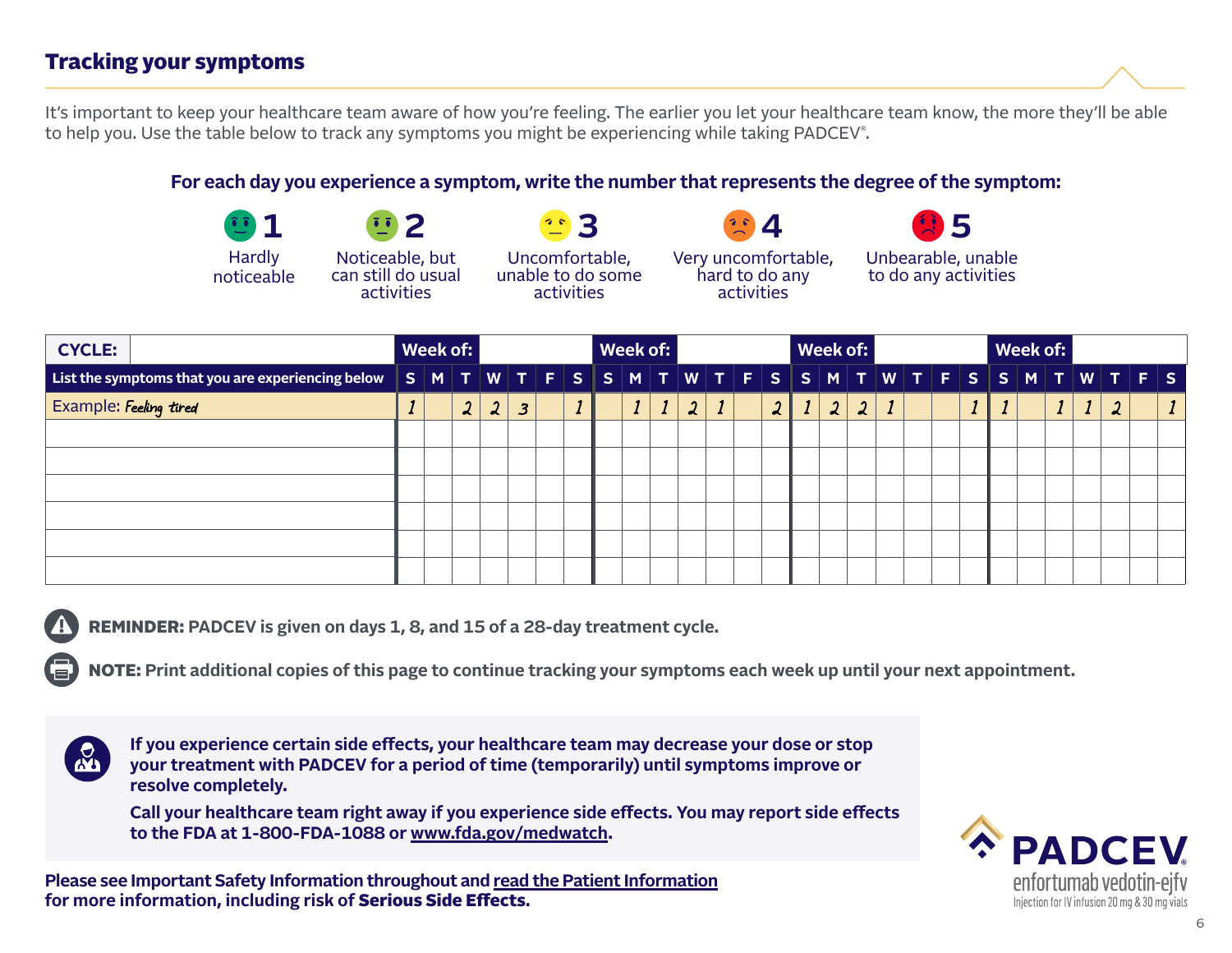# <span id="page-6-0"></span>Tracking your symptoms (cont'd)

| <b>CYCLE:</b>                                                                                                |  | Week of: |  |  | Week of: |  |  |  |  | Week of: |  |  |  |  |  | Week of: |  |  |
|--------------------------------------------------------------------------------------------------------------|--|----------|--|--|----------|--|--|--|--|----------|--|--|--|--|--|----------|--|--|
| List the symptoms that you are experiencing below $ S M T W T F S S M T W T F S S M T W T F S S M T W T F S$ |  |          |  |  |          |  |  |  |  |          |  |  |  |  |  |          |  |  |
|                                                                                                              |  |          |  |  |          |  |  |  |  |          |  |  |  |  |  |          |  |  |
|                                                                                                              |  |          |  |  |          |  |  |  |  |          |  |  |  |  |  |          |  |  |
|                                                                                                              |  |          |  |  |          |  |  |  |  |          |  |  |  |  |  |          |  |  |
|                                                                                                              |  |          |  |  |          |  |  |  |  |          |  |  |  |  |  |          |  |  |
|                                                                                                              |  |          |  |  |          |  |  |  |  |          |  |  |  |  |  |          |  |  |
|                                                                                                              |  |          |  |  |          |  |  |  |  |          |  |  |  |  |  |          |  |  |
|                                                                                                              |  |          |  |  |          |  |  |  |  |          |  |  |  |  |  |          |  |  |

| <b>CYCLE:</b>                                                                           | Week of: | Week of: |  |  |  |  |  |  |  | Week of: |  |  |  |  |  |  |  |  | Week of: |  |  |  |  |  |
|-----------------------------------------------------------------------------------------|----------|----------|--|--|--|--|--|--|--|----------|--|--|--|--|--|--|--|--|----------|--|--|--|--|--|
| List the symptoms that you are experiencing below SMTWTFSSMTWTWTFSSMTWTFSSMTWTFSSMTWTFS |          |          |  |  |  |  |  |  |  |          |  |  |  |  |  |  |  |  |          |  |  |  |  |  |
|                                                                                         |          |          |  |  |  |  |  |  |  |          |  |  |  |  |  |  |  |  |          |  |  |  |  |  |
|                                                                                         |          |          |  |  |  |  |  |  |  |          |  |  |  |  |  |  |  |  |          |  |  |  |  |  |
|                                                                                         |          |          |  |  |  |  |  |  |  |          |  |  |  |  |  |  |  |  |          |  |  |  |  |  |
|                                                                                         |          |          |  |  |  |  |  |  |  |          |  |  |  |  |  |  |  |  |          |  |  |  |  |  |
|                                                                                         |          |          |  |  |  |  |  |  |  |          |  |  |  |  |  |  |  |  |          |  |  |  |  |  |
|                                                                                         |          |          |  |  |  |  |  |  |  |          |  |  |  |  |  |  |  |  |          |  |  |  |  |  |
|                                                                                         |          |          |  |  |  |  |  |  |  |          |  |  |  |  |  |  |  |  |          |  |  |  |  |  |

REMINDER: **PADCEV**®  **is given on days 1, 8, and 15 of a 28-day treatment cycle.** 

NOTE: **[Print additional copies of this page to continue tracking your symptoms each week up until your next appointment.](#page-7-0)**



**Call your healthcare team right away if you experience side effects. You may report side effects to the FDA at 1-800-FDA-1088 [or www.fda.gov/medwatch.](http://www.fda.gov/medwatch)**

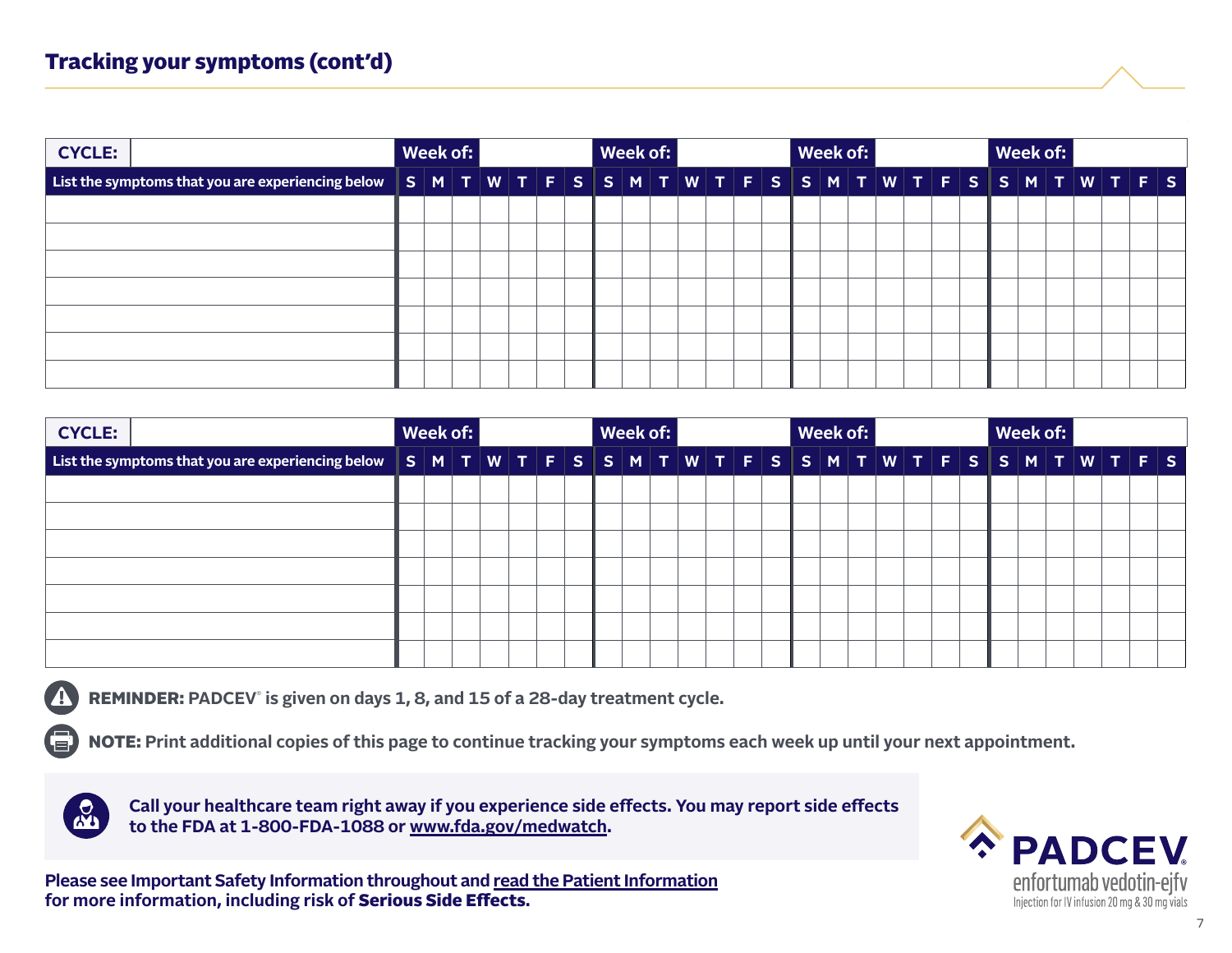<span id="page-7-0"></span>

# PADCEV Support Solutions<sup>SM</sup> is here to help

The Patient Connect Program, part of PADCEV Support Solutions, may be able to help connect you and your loved ones to educational resources and support based on your particular needs.<sup>1</sup>



**For more information, call PADCEV Support Solutions at 1-888-402-0627 Monday-Friday, 8:30 am to 8:00 pm ET**

# **For more information about PADCEV**® **[, and to download additional copies of this Discussion Guide and](#page-0-0)  Symptom Tracker, please visit** [PADCEV.com](http://PADCEV.com)**.**

1Support is provided through third-party organizations that operate independently and are not controlled or endorsed by Astellas or Seagen. Availability of support and eligibility requirements are determined by these organizations.



© 2021 Astellas Pharma US, Inc. and Seagen Inc. All rights reserved. 081-0363-PM 07/21 PADCEV® and the PADCEV device are trademarks jointly owned by Agensys, Inc., and Seagen Inc. Astellas and the flying star logo are registered trademarks of Astellas Pharma Inc. Seagen and the Seagen logo are registered trademarks of Seagen Inc. PADCEV Support Solutions<sup>SM</sup>, a component of Astellas Pharma Support Solutions<sup>SM</sup>, is a service mark of Astellas Pharma US, Inc.

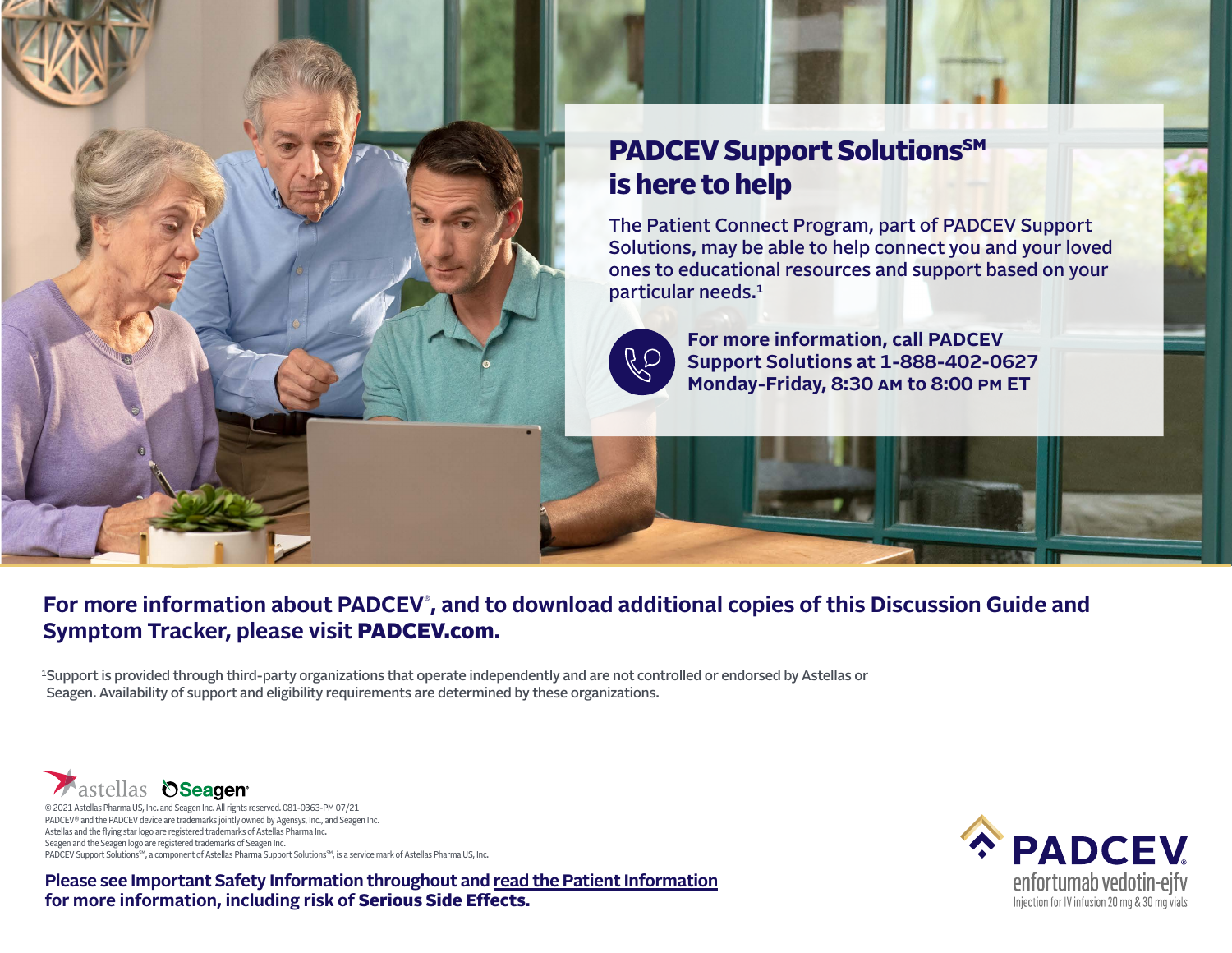### **PATIENT INFORMATION**

PADCEV® (PAD-sev)

(enfortumab vedotin-ejfv)

for injection

#### **What is the most important information I should know about PADCEV? PADCEV may cause serious side effects, including:**

**Skin reactions.** Severe skin reactions have happened in people treated with PADCEV, in some cases severe skin reactions have caused death. Most severe skin reactions occurred during the first cycle (28 days) of treatment but may happen later. Your healthcare provider will monitor you during treatment and may prescribe medicines if you get skin reactions. Tell your healthcare provider right away if you develop any of these signs of a new or worsening skin reaction:

- target lesions (skin reactions that look like rings)
- painful sores or ulcers in mouth or nose, throat, or genital area
- rash or itching that continues to get worse
- fever or flu-like symptoms

• blistering or peeling of the skin

• swollen lymph nodes

#### See **"What are the possible side effects of PADCEV?**" for more information about side effects.

#### **What is PADCEV?**

PADCEV is a prescription medicine used to treat adults with bladder cancer and cancers of the urinary tract (renal pelvis, ureter or urethra) that has spread or cannot be removed by surgery. PADCEV may be used if you:

- have received an immunotherapy medicine **and** chemotherapy that contains platinum, **or**
- you are not able to receive a chemotherapy that contains the medicine cisplatin and you have received one or more prior therapy.

It is not known if PADCEV is safe and effective in children.

### **Before receiving PADCEV, tell your healthcare provider about all of your medical conditions, including if you:**

- are currently experiencing numbness or tingling in your hands or feet
- have a history of high blood sugar or diabetes
- have liver problems
- are pregnant or plan to become pregnant. PADCEV can harm your unborn baby. Tell your healthcare provider right away if you become pregnant or think you may be pregnant during treatment with PADCEV.

#### **Females who are able to become pregnant:**

- o Your healthcare provider should do a pregnancy test before you start treatment with PADCEV.
- o You should use an effective method of birth control during your treatment and for at least 2 months after the last dose of PADCEV.

#### **Males with a female sexual partner who is able to become pregnant:**

- o If your female partner is pregnant, PADCEV can harm the unborn baby.
- o You should use an effective method of birth control during your treatment and for at least 4 months after the last dose of PADCEV.
- are breastfeeding or plan to breastfeed. It is not known if PADCEV passes into your breast milk. Do not breastfeed during treatment and for at least 3 weeks after the last dose of PADCEV.

**Tell your healthcare provider about all the medicines you take**, including prescription and over-the-counter medicines, vitamins, and herbal supplements. Taking PADCEV with certain other medicines may cause side effects.

#### **How will I receive PADCEV?**

- PADCEV will be given to you by intravenous (IV) infusion into your vein over 30 minutes.
- You will receive your PADCEV over periods of time called cycles.
	- o Each PADCEV cycle is 28 days.
	- o You will receive PADCEV on days 1, 8 and 15 of every cycle.
- Your healthcare provider will decide how many treatment cycles you need.
- Your healthcare provider may do blood tests regularly during treatment with PADCEV.